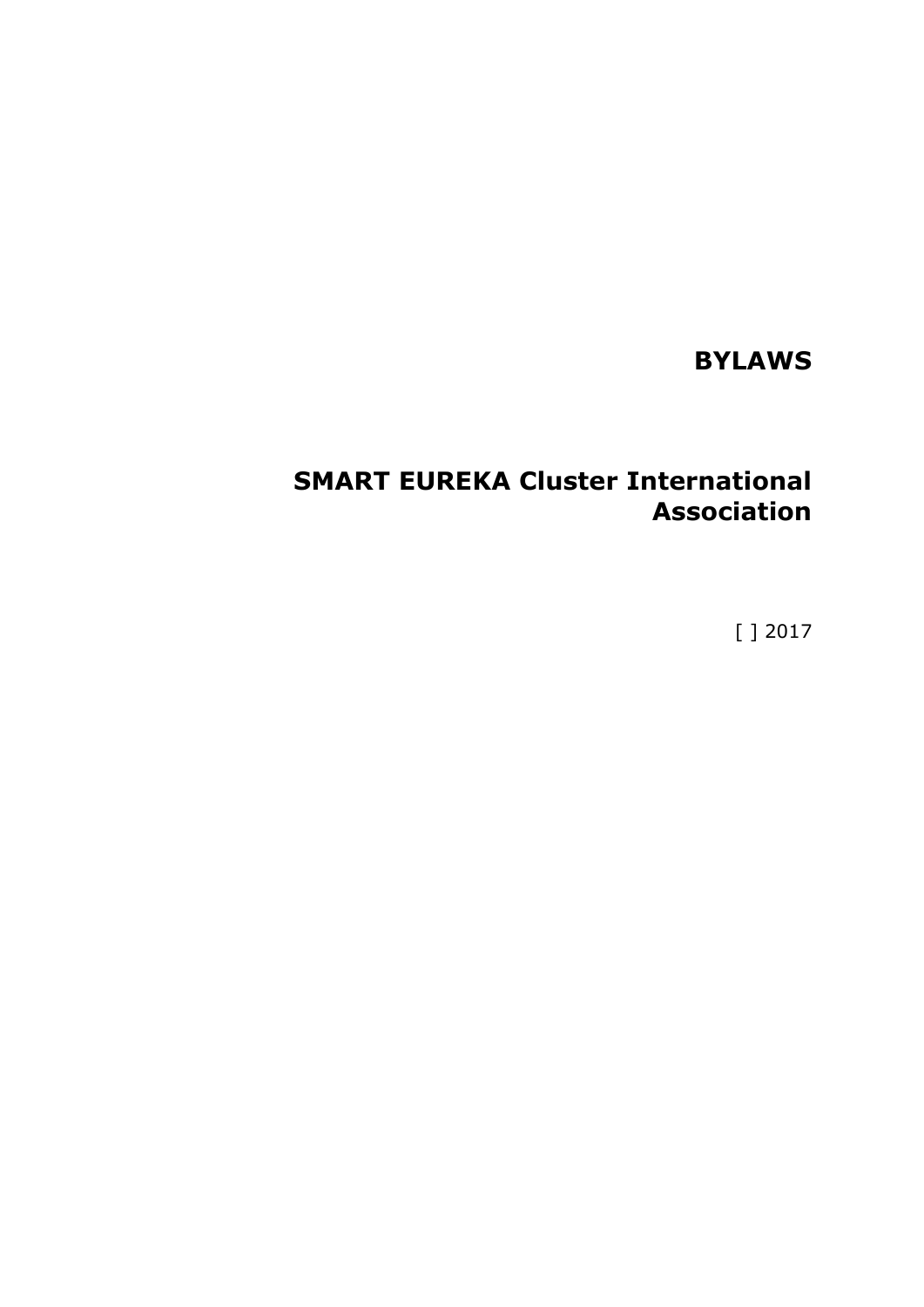## **BYLAWS**

## **CHAPTER I GENERAL PROVISIONS**

#### **Article 1. Name.**

With the name *"SMART EUREKA Cluster on Advanced Manufacturing"*, an association of international scope is established under Organic Act 1/2002, of 22 March, regulator of the Association Law, and the complementary standards, with a legal status and full ability to act on a not-for-profit basis.

In all matters not provided in these Bylaws, Organic Act 1/2002, of 22 March, and the complementary development provisions shall apply.

#### **Article 2. Duration**

This Association is established for an indefinite period.

#### **Article 3. Purpose**

The Association has the following purposes, to be develop in the field of advanced manufacturing:

- a) To promote, organise and coordinate R&D projects in advanced manufacturing areas and all related technologies.
- b) To provide assistance, through administrative support, to companies, research institutes and universities and any other entity related to advanced manufacturing, which has previously requested this support by signing the corresponding application, for a specific project whose purpose is to develop products, processes and/or innovative services in advanced manufacturing.
- c) To assist the partners and project participants so that they can contact the relevant public authorities to obtain their financial support.
- d) To extend the involvement and support of the EUREKA SMART Cluster, to as many EUREKA countries as possible.
- e) To analyse, evaluate and coordinate the financing of the projects related to advanced manufacturing that are presented.
- f) To monitor the progress of the projects presented.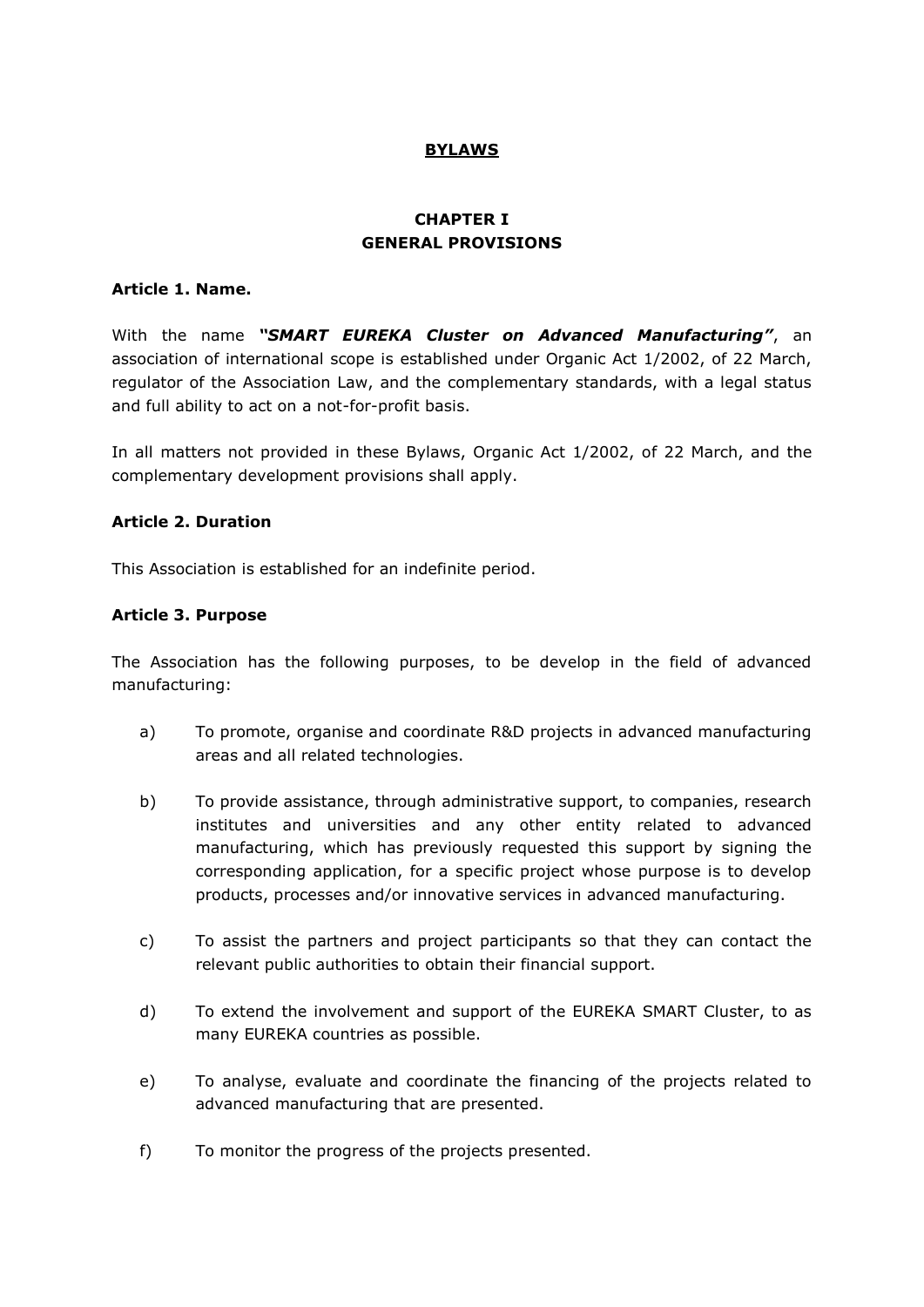- g) To collaborate and coordinate relationships between other non-partner entities involving public authorities.
- h) To measure the results and evaluate the overall impact of R&D programmes within the Association.

#### **Article 4. Activities.**

In order to achieve these purposes, the following activities shall be carried out:

- a. To define the Industrial Vision Statement and the SMART Technology Roadmap, as well as its successive updates.
- b. Organisation, in coordination with the public funding authorities, of the call for projects.
- c. Promotion of participation in the call for projects through Information Conferences and identification of collaborators for the presentation of projects.
- d. Definition and implementation of project evaluation and monitoring criteria.
- e. Evaluation and awarding of the SMART Label (defined as is the confirmation that the Association recommends the project for public funding in agreement with the "funding perspectives" provided by the concerned Public Authorities) to projects that exceed the established evaluation criteria and monitor them on a periodic basis.
- f. Periodic submission of information to the EUREKA Secretariat on the indicators of effectiveness of the programme developed, as well as their impact.
- g. Any other activity necessary to fulfil the purposes of the Association.

#### **Article 5. Registered office.**

The Association establishes its registered office at Paseo Mikeletegi, 59, 20.009 – San Sebatián, Gipuzkoa, Spain.

The Association may open delegations anywhere in the national territory or abroad. The Board of Directors shall have the jurisdiction to agree on the creation, deletion, or transfer of delegations, and also to transfer the register office inside Spain.

#### **Article 6. Territorial scope.**

The territorial scope of action of the Association is international, focusing preferably on the territory covered by the countries attached to the EUREKA intergovernmental network, notwithstanding its ability to develop projects and activities that contribute to the founding purposes of the Association anywhere else in the world.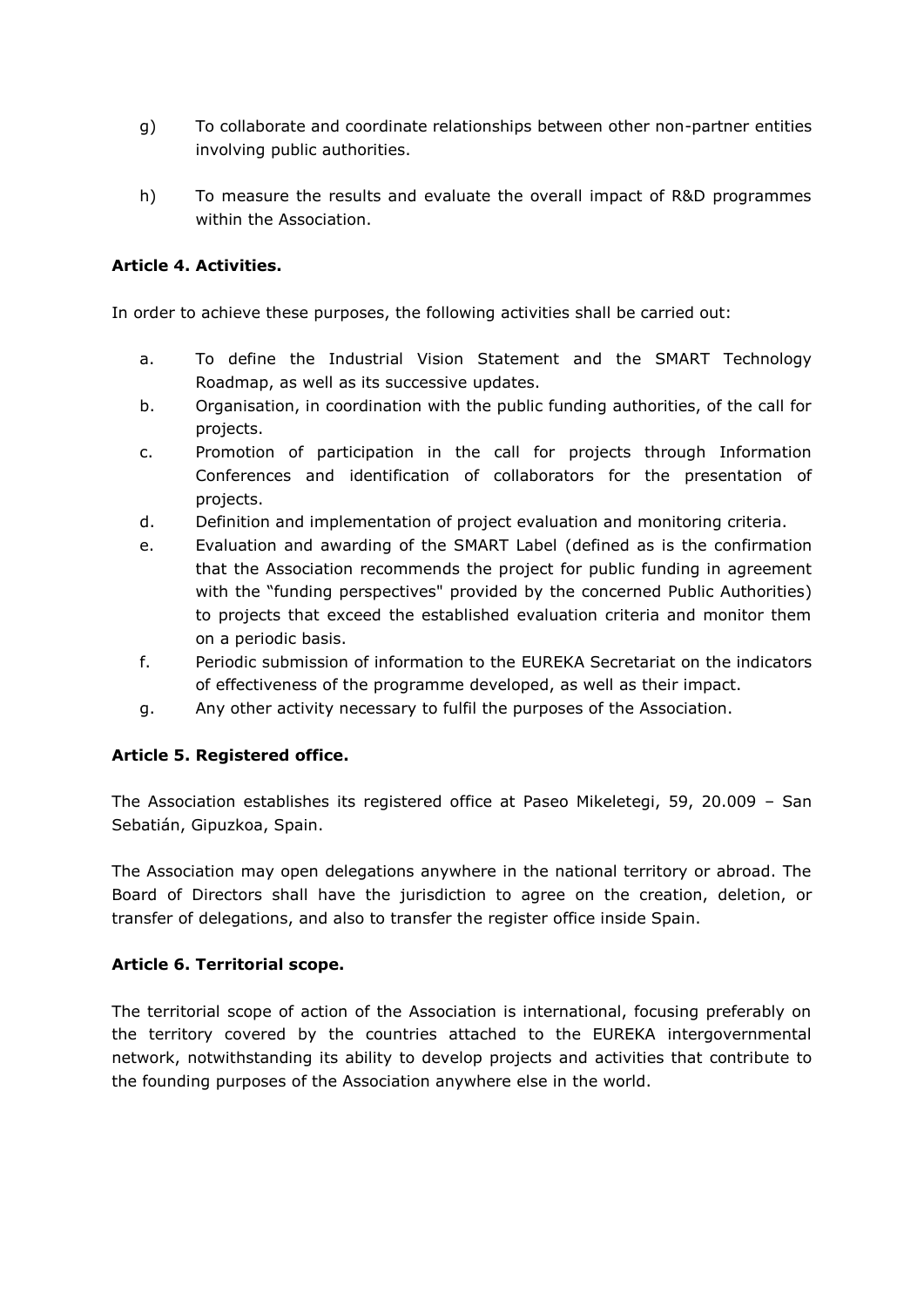## **CHAPTER II GENERAL ASSEMBLY**

#### **Article 7. Nature and composition.**

The General Assembly shall be the supreme governing body of the Association and shall be composed of all partners.

#### **Article 8. Meetings.**

Meetings of the General Assembly shall take place on an ordinary and extraordinary basis. The Ordinary Meetings shall be held once a year within the six months following the close of the fiscal year. The Extraordinary Meetings shall be held when required by the circumstances, in the opinion of the Chairman, when agreed by the Board of Directors, or when proposed by a third part of the partners in writing.

The General Assembly shall hold its meetings at the location previously agreed by the Board of Directors.

Attendance at the General Assembly may be made either by being present at the location where the meeting is to be held, or, where applicable, at other locations established by the company, as indicated in the call, and by being connected to it by conference call means or other telematic means that allow the recognition and identification of the attendees and continued communication between them.

Any member that is unable to attend the Assembly may grant special powers in favour of another member, in order to represent them only in said that particular meeting of the Assembly. The granting of power should be communicated to the Chairman of the Board of Directors at least one week prior to the date of the Assembly meeting. One partner shall not be allowed to represent more than two partners.

The Board of Directors may invite third parties to attend the Assembly meeting. The guests shall not have the right to vote.

#### **Article 9. Summons.**

The summons of the General Meetings shall be made in writing and sent to each partner at the address provided for such purpose, including the place, day and time of the meeting, as well as the agenda with a concrete statement of the matters to be discussed. A minimum of fifteen days should be provided between the summons and the day established for the Meeting on first call. The date and time when of Meetings on second call shall also be recorded, and the term between both meetings shall not be less than one hour.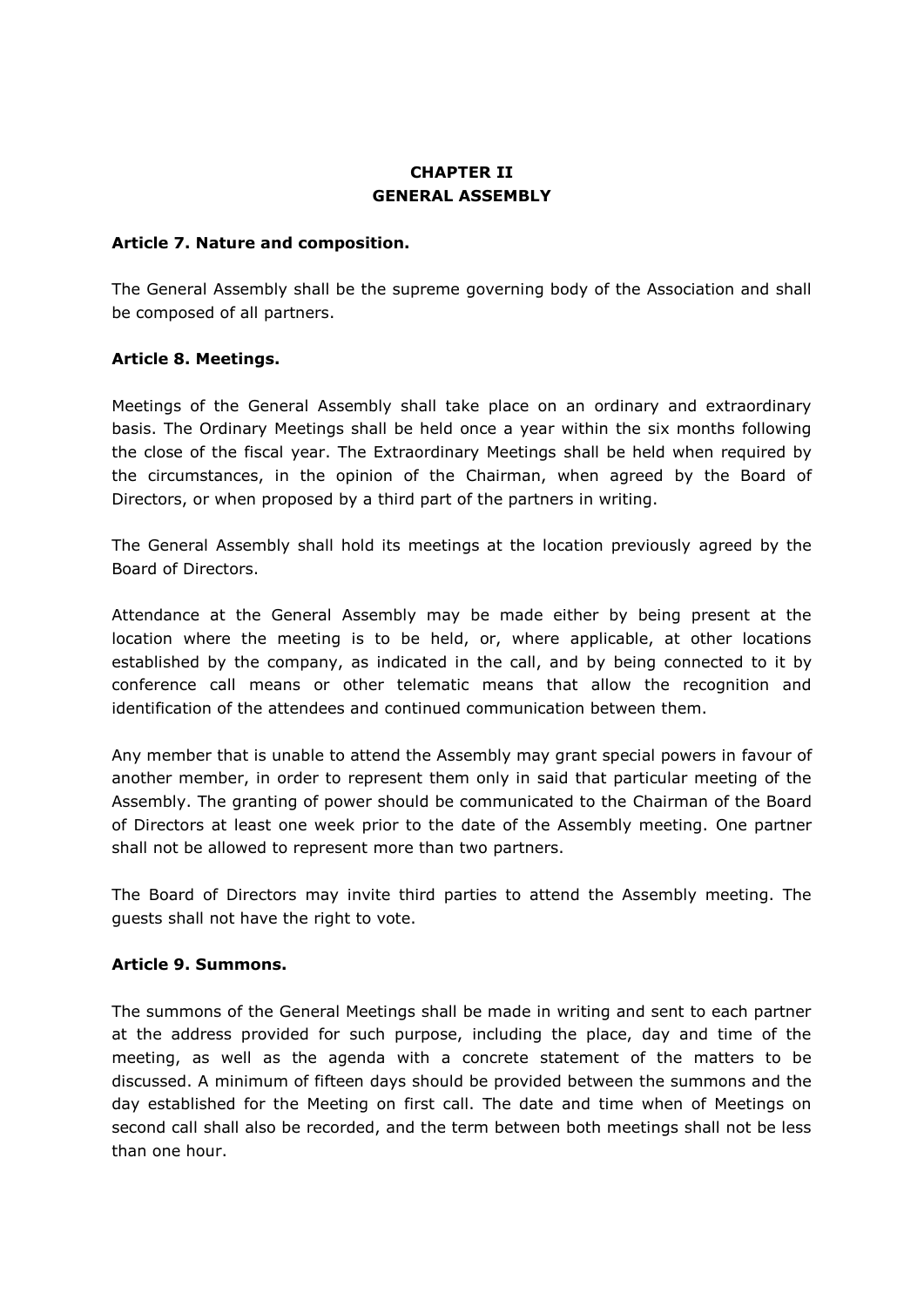## **Article 10. Adoption of agreements and voting rights.**

**10.1.** The General Meetings, both ordinary and extraordinary, shall be validly constituted on first call when they are attended by one third of the partners with voting rights and in the second call irrespective of the number of partners with voting rights.

The agreements shall be taken by a simple majority of the persons present or represented, when the affirmative votes exceed the negative ones, null, blank or abstention votes not being considered for this purpose.

A qualified majority of 2/3 of the persons present or represented shall be required for the adoption of the following agreements:

- a) Dissolution of the entity.
- b) Modification of the Bylaws.
- c) Disposal or alienation of property, plants, and equipment.

**10.2.** Each partner shall have at least one vote, corresponding to one vote for every one thousand euros ( $E1,000$ ) of the accrued amount of fees paid, since the moment of admission as a partner (either as down payment or annual payment), as established in Article 32 of these Bylaws.

#### **Article 11. Powers.**

The General Assembly shall have the following powers:

- a) To approve the management of the Board of Directors.
- b) To examine and approve the annual accounts.
- c) To elect and dismiss members of the Board of Directors.
- d) To approve the dissolution of the Association.
- e) To modify the Bylaws.
- f) To dispose of or alienate assets.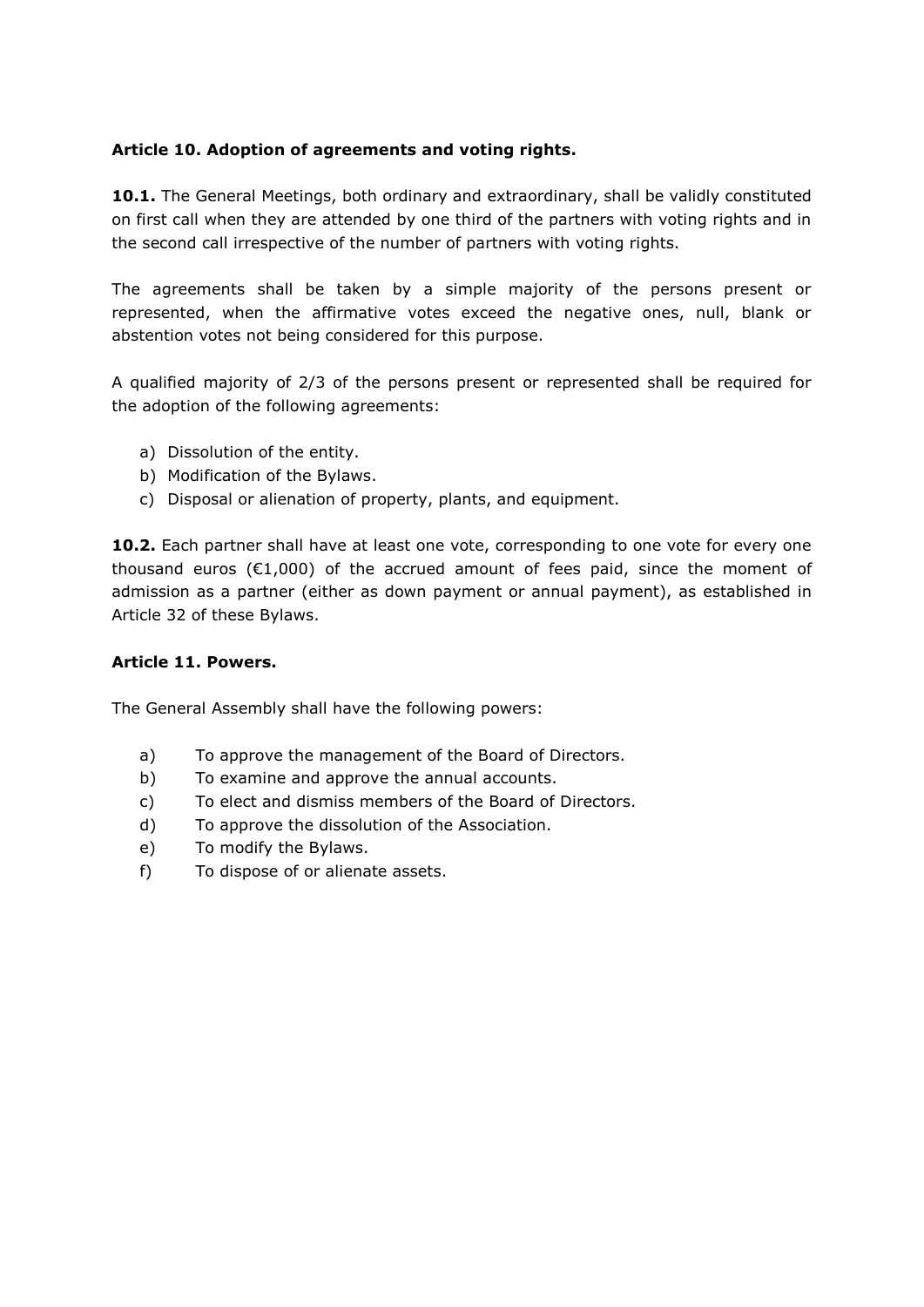# **CHAPTER III BOARD OF DIRECTORS**

#### **Article 12. Composition, renewal and remuneration.**

12.1. The Association shall be managed and represented by a Board of Directors composed of a number of members that shall not be less than 3 or more than 25, which shall be required to appoint a Chairman, a Vice-Chairman and a Secretary by a simple majority of the votes.

In order to be elected a member of the Board of Directors, the status of partner shall be required.

The General Assembly shall establish the specific number of members of the Board of Directors, based on the number of countries and sectors participating in SMART projects.

**12.2.** The members of the Board of Directors shall be elected for a period of four years, re-election being permitted. The Board of Directors shall be renewed every two years. The Assembly shall determine, by a majority vote, the members to be appointed for a period of two years, when this is necessary to comply with this statutory mandate.

**12.3.** All positions that make up the Board of Directors shall be exempt from remuneration. Members of the Board shall not transfer to the Association their travel expenses, meal allowances or other expenses incurred when attending meetings.

**12.4.** All partners who, as of 1 January of each year, are members of the Board of Directors, shall pay the annual fee, in accordance with the provisions of Article 32.

If one year after the payment of the annual fee has accrued to members of the Board of Directors who failed to pay the annual fee, the provisions of Article 24 of these Bylaws shall apply.

#### **Article 13. Meetings and decision-making.**

The Board of Directors shall meet as often as determined by the Chairman, as well as at the initiative or request of one third of its members.

The call for the meeting shall be sent, in writing, to all members of the Board of Directors, including the items on the agenda to be discussed and the identification of any decision that shall require a vote.

The Board shall be constituted when it has the attendance of half plus one of its members, and its agreements, to be valid, shall require a majority vote of the attending members. In case of a tie, the Chairman's vote shall be a casting vote.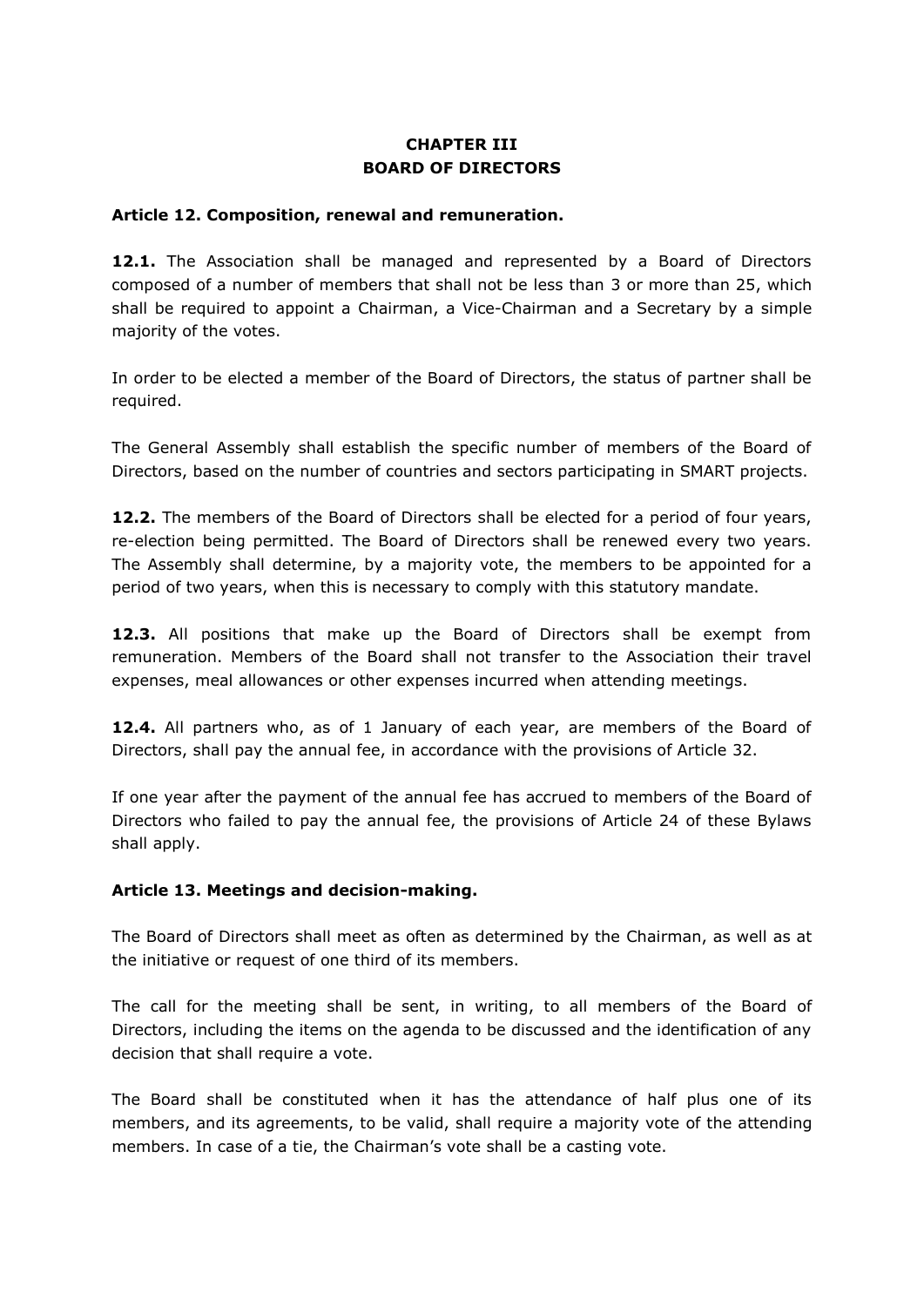Attendance be considered through conference call systems or other telematic means that allow the recognition and identification of attendees and the continued communication between them. Each Board member shall have one vote.

The Board of Directors shall approve its own rules of operation, always subject to the provisions of these Bylaws.

Persons who have been invited by the Chairman may attend, with voice but without vote, provided that half of the attending members are not opposed to said invitation.

## **Article 14. Powers.**

The powers of the Board of Directors shall be extended, in a general manner, to all acts appropriate to the purposes of the Association, provided that they do not require, under these Bylaws, express authorisation of the General Assembly.

The following are the specific powers of the Board of Directors:

- a) To guide the social activities and carry out the economic and administrative management of the Association, agreeing to make the appropriate contracts and acts.
- b) To execute the agreements of the General Assembly.
- c) To propose to the General Assembly candidates for members of the Board of Directors while taking into account the countries and sectors that participate in SMART Projects.
- d) To formulate and submit to the approval of the General Assembly the balance sheets and annual accounts.
- e) Ro approve the Association's economic and financial plan.
- f) To deliberate on the admission of new partners.
- g) To appoint delegates for any particular activity of the Association.
- h) To appoint work commissions or sections deemed appropriate for the proper functioning of the Association.
- i) To appoint the Office Director.
- j) To update the amount of the fees to be paid by the partners.
- k) The transfer of the registered office inside Spain.
- l) Negotiations with partner countries (countries affiliated with the EUREKA SMART cluster) and other public authorities.
- m) To regulate the rules of operation of the Technical Committee.
- n) To approve the composition of the Technical Committee, as well as the appointment of its members and of the Coordinator.
- o) To establish the rules that regulate the presentation of Project proposals and the selection process.
- p) To grant the SMART Label to projects evaluated at the proposal of the Technical Committee.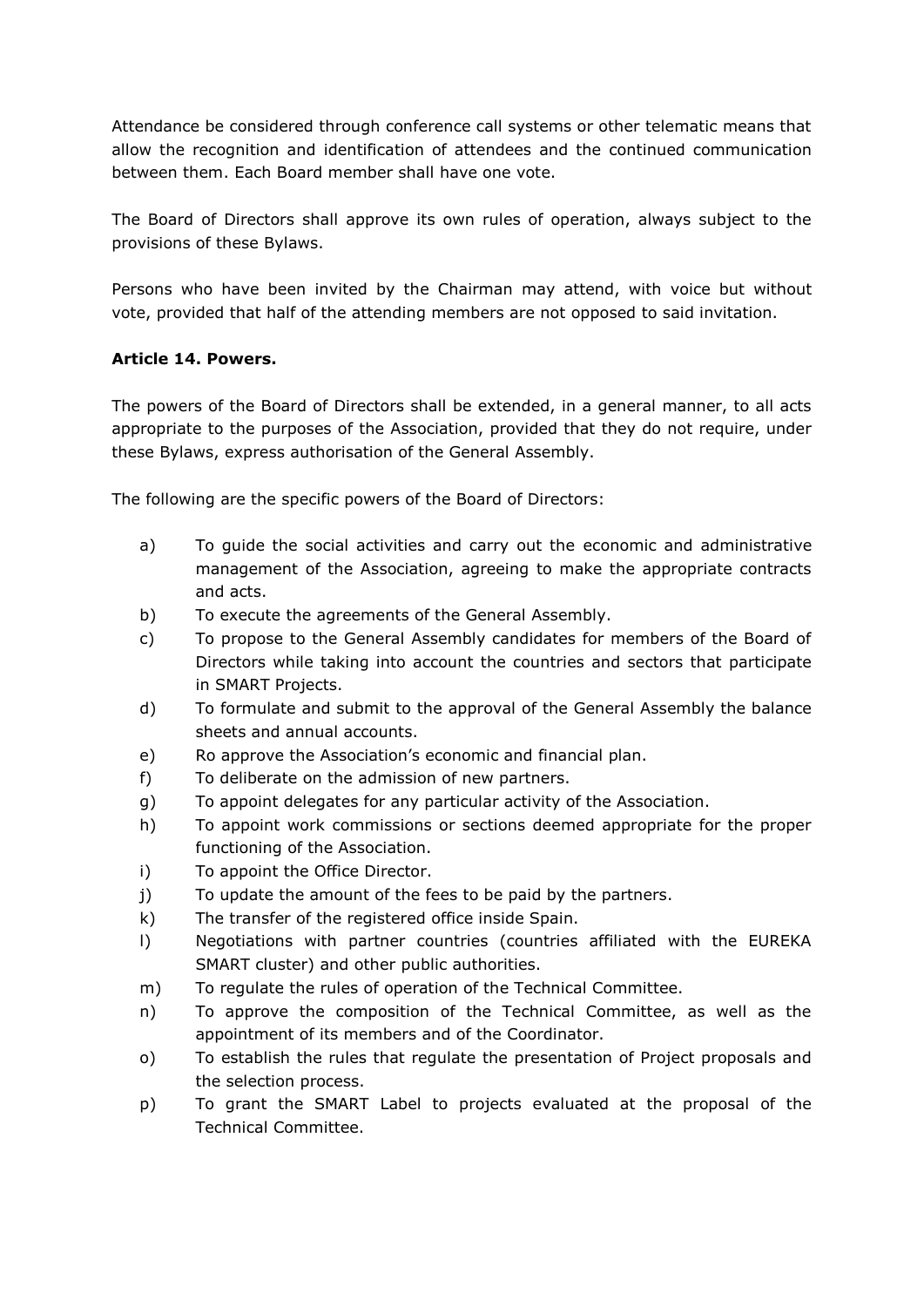q) Any other power that is not the exclusive jurisdiction of the General Assembly, partners or other bodies of the Association, in accordance with the regulation thereof agreed by the Board of Directors.

## **Article 15. Chairman.**

The Chairman shall have the following attributions: to legally represent the Association before all kinds of public or private organisations; to convene, preside and lift the sessions held by the General Assembly and the Board of Directors, as well as directing the deliberations of both; To order payments and provide authorisation by signing documents, minutes and correspondence; to take any urgent action that is required for the good performance of the Association or that is necessary or convenient in the development of its activities, notwithstanding the subsequent reporting to the Board of Directors.

#### **Article 16. Vice-Chairman.**

The Vice-Chairman shall replace the Chairman in their absence, if motivated by illness or any other cause, and shall have the same powers.

#### **Article 17. Secretary.**

The Secretary shall be in charge of directing the purely administrative work of the Association, issuing certifications, taking the legally established books of the Association and the file of partners, and guarding the entity's documentation, making communications as appointed by the Boards of Directors and other social agreements to be filed in the corresponding Registry Offices, as well as the fulfilment of the documentary obligations in the legally corresponding terms.

#### **Article 18. Director of the Association.**

The operation of the Association shall be headed by a Director of the Association, also referred to as the Director of the EUREKA SMART Cluster Office, whose appointment and, where applicable, dismissal shall be the responsibility of the Board of Directors, and who shall have the powers assigned by it, in the corresponding power of attorney.

#### **Article 19. Members.**

The Members shall have their own duties as members of the Board of Directors, as well as those arising from the delegations or work commissions entrusted to them by the Board.

#### **Article 20. Regime of resignations and substitutions.**

The partners resign by voluntary resignation communicated in writing to the Board of Directors and due to breach of the obligations entrusted to them. The vacancies that for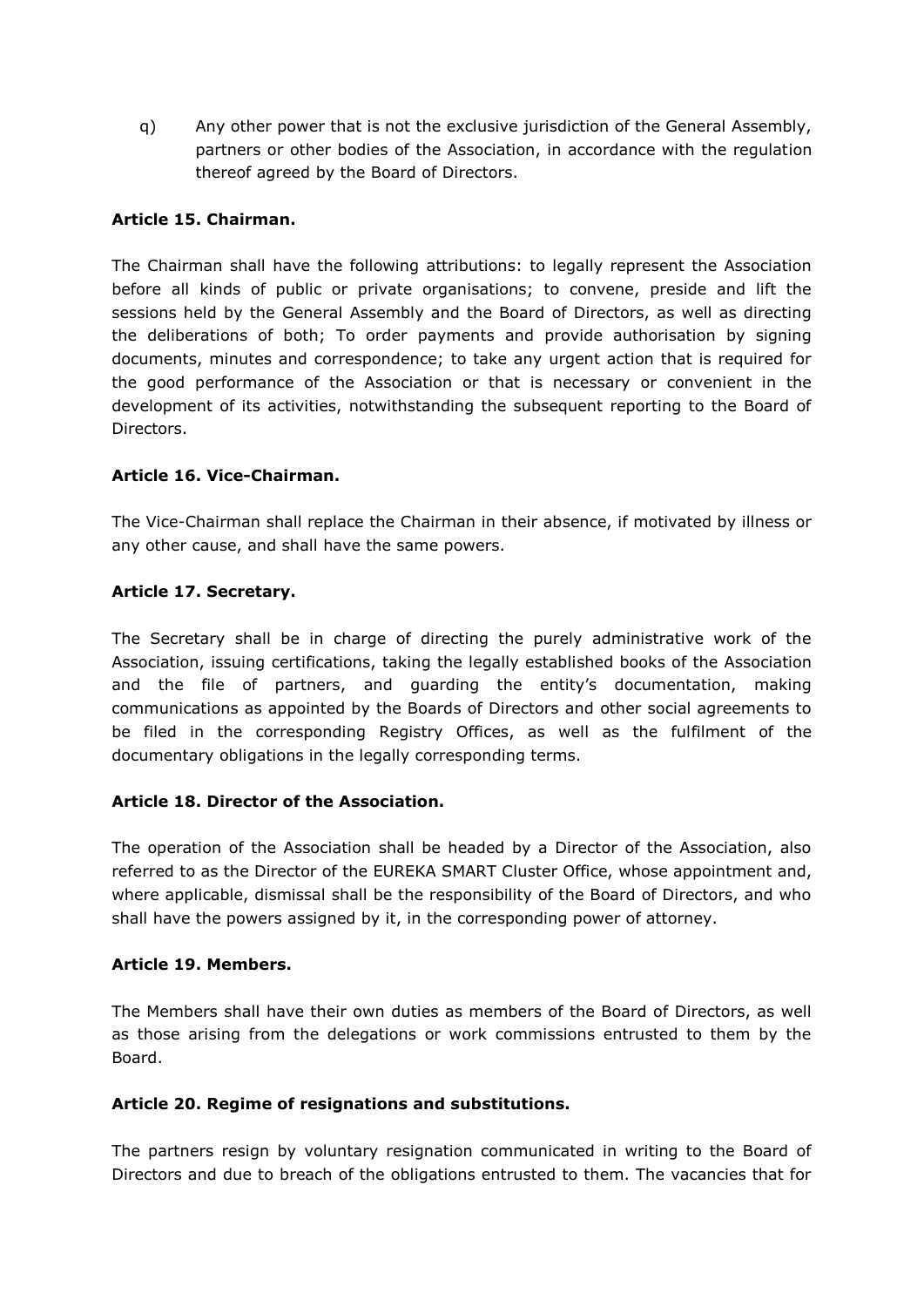these reasons occur shall be provisionally covered by the other partners until the final election by the General Meeting convened for the purpose.

They may also resign due to termination of the term of office. In this case, they shall continue to hold their positions until the acceptance of those who replace them takes place.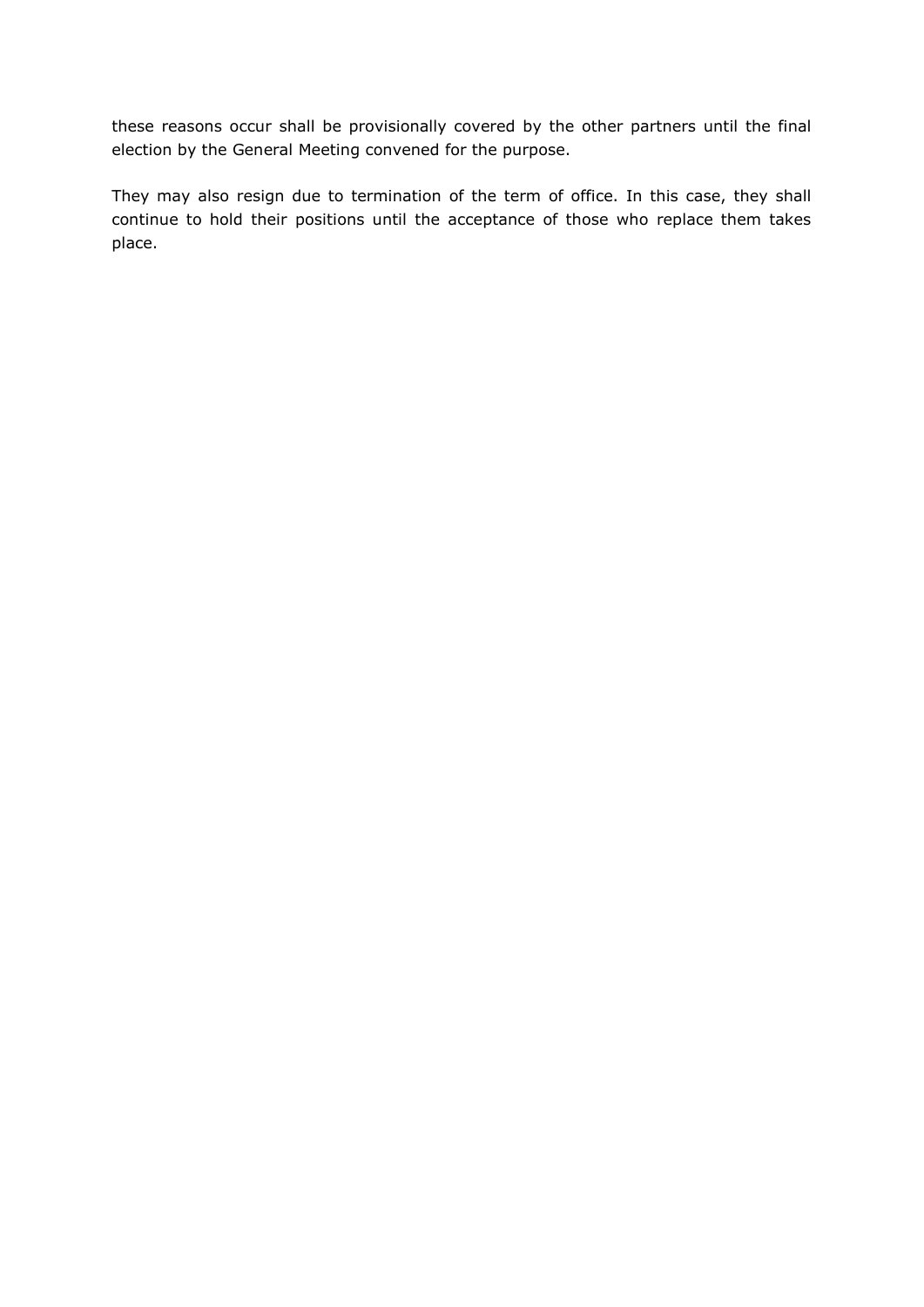## **CHAPTER IV TECHNICAL COMMITTEE**

#### **Article 21. Technical Committee.**

The Technical Committee shall be composed of a Coordinator and experts of renowned prestige who have had and/or may have an active and outstanding participation for the achievement of the purposes of the Association, which are designated by the Board of Directors.

The main function of the Technical Committee is to advise the Board of Directors in the technical matters required.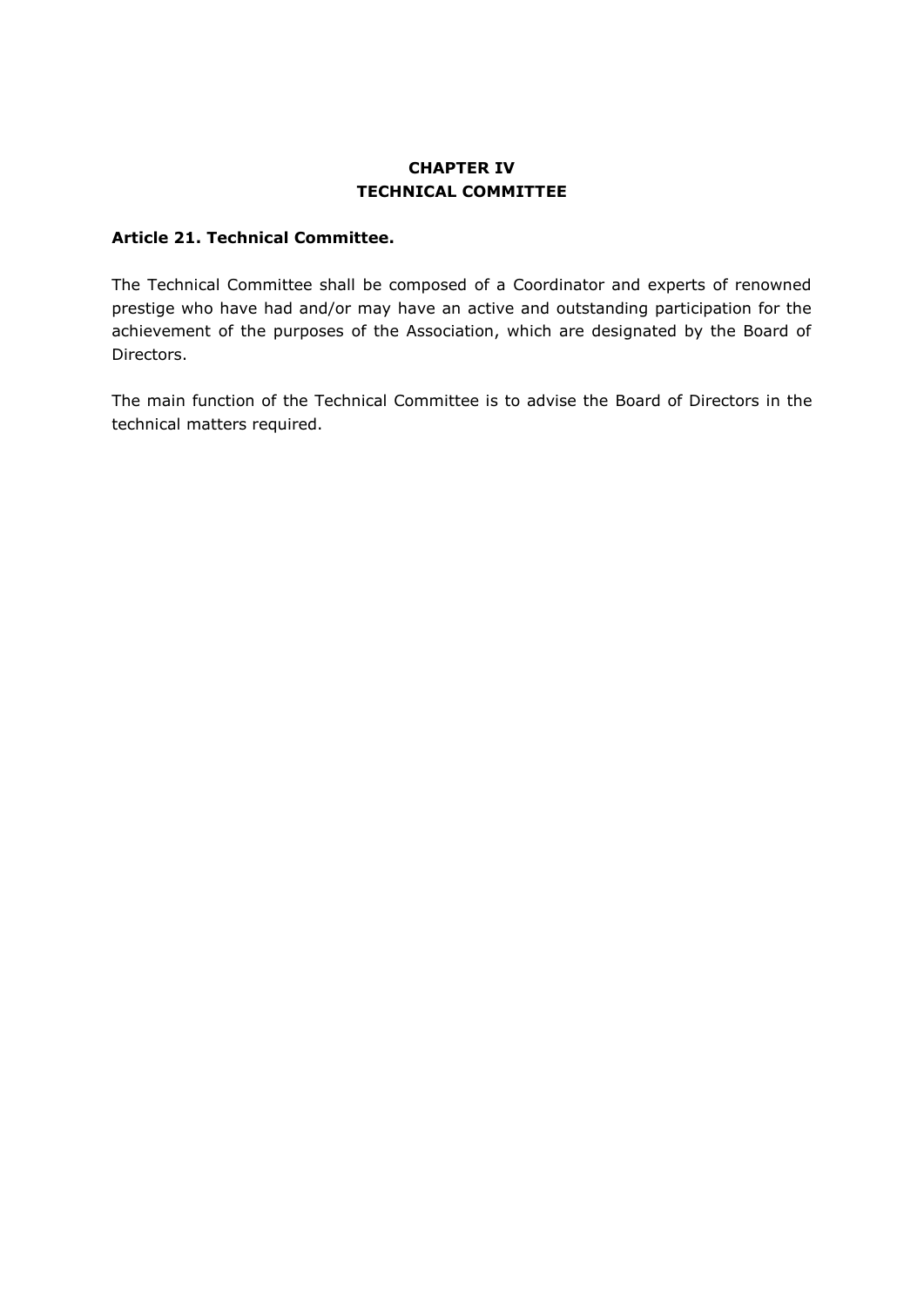# **CHAPTER IV PARTNERS**

#### **Article 22. Requirements and procedure for admission.**

**22.1.** The members of the Association may be natural persons and legal entities, public or private, who are interested in promoting the purposes of the Association, subject to the following requirements:

- a) Having sufficient experience or potential in the field of advanced manufacturing R&D and being able to provide human resources, materials and/or know-how to fulfil the purposes of the Association.
- b) Undertaking to collaborate in its development through their participation as partners of the Association.
- c) Being required to fulfil the obligations and duties arising from these Bylaws and the agreements of the different bodies of the Association.

In turn, partner legal entities shall require the agreement duly adopted by the relevant body in which they manifest their desire to establish or join an association, as well as the appointment of the persons acting on their behalf.

**22.2.** To be admitted as a partner, the applicant who meets the requirements established above shall submit to the Board of Directors the completed form to be provided for this purpose by the Association, and the Board of Directors shall adopt the agreement at the following meeting held, provided that it is possible to include the agreement in the items of the Agenda, in accordance with the existing procedure for the call.

The Board of Directors shall notify the applicant of the admission or rejection within fifteen (15) days following the date on which the agreement was adopted.

When the request is estimated, the applicant shall proceed within thirty (30) calendar days from the date of notification to pay the established fees and appoint a representative in case it is a legal entity. Once this process is completed, the applicant shall be admitted as a full member, and a written notification shall be submitted to the other members of the Association.

#### **Article 23. Classes.**

The Association shall include the following classes of associates: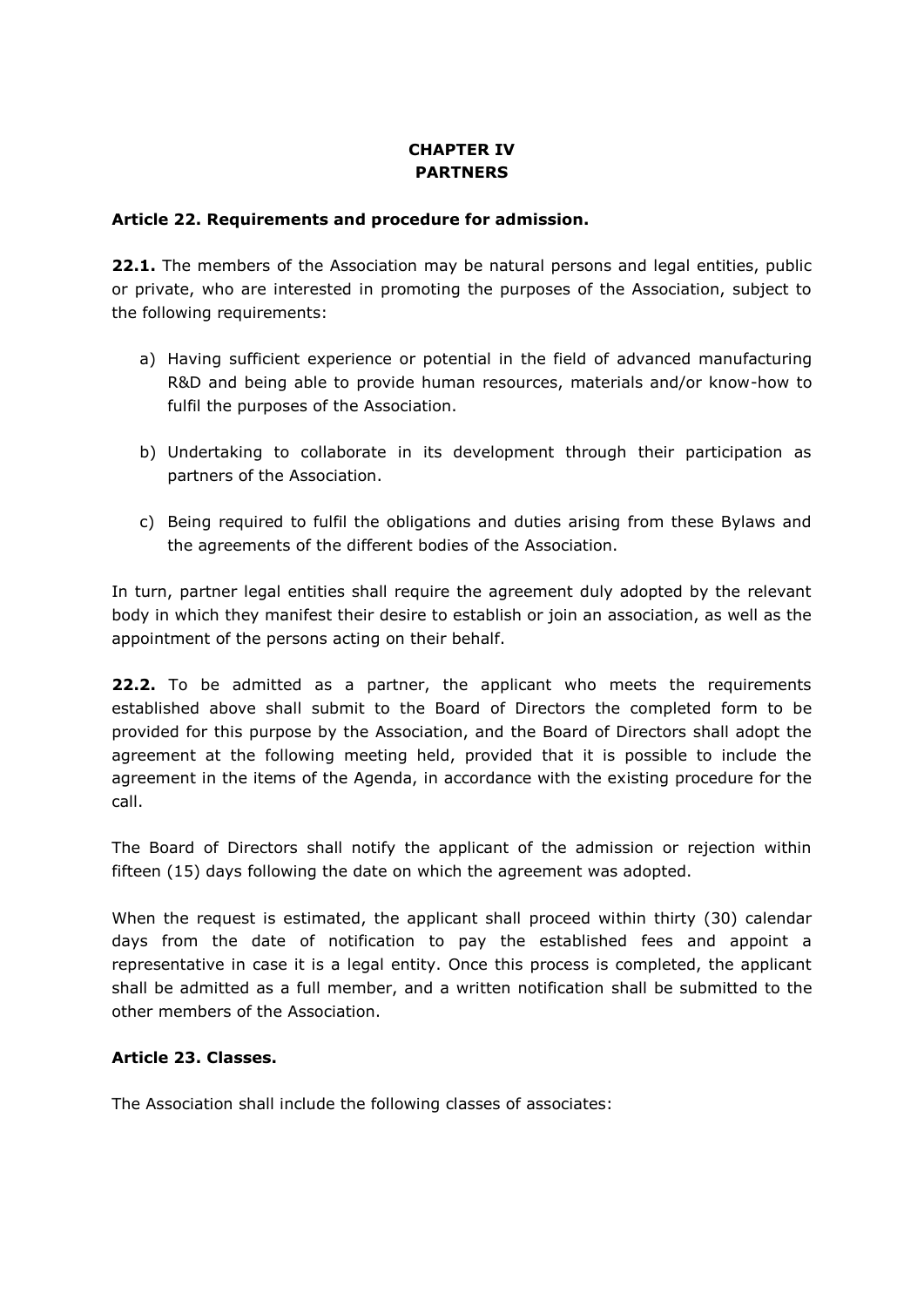- a) **Promoters or founders**, who shall be those who participate in the constitution of the Association. Members who have joined the Association before 30 June 2018 shall also acquire the status of promoters or founders.
- b) **Full Members**, which shall be those that join after the establishment of the Association, in accordance with the process of admission regulated in these Bylaws.
- c) **Honorary Members** shall include those who, due to their prestige or for having contributed in a relevant way to the dignity and development of the Association, who shall then become credible to such a distinction. The appointment of Honorary Members shall be the responsibility of the Board of Directors. Honorary members may not be members of the Board of Directors, but may attend the meeting, with voice but without vote, in their capacity as guests, if approved by said body.

## **Article 24. Resignation.**

Members shall resign for any of the following causes:

- a) By voluntary resignation, communicated in writing to the Board of Directors, at least six months in advance.
- b) By failure to comply with the economic obligations or to meet economic responsibilities in a period of 1 year.

Dismissed partners shall not be entitled to any contribution or payment by the association.

#### **Article 25. Rights.**

The founding and full members shall have the following rights:

- a) To take part in all activities organised by the Association in the fulfilment of its purposes.
- b) To enjoy all the advantages and benefits that the Association can obtain.
- c) To participate in the Meetings with voice and vote.
- d) To be electors and eligible for the bodies of the Association.
- e) To receive information on the agreements adopted by the Association's bodies
- f) To submit suggestions to the members of the Board of Directors in order to ensure a better fulfilment of the purposes of the Association.

#### **Article 26. Duties.**

The founding and full members shall have the following duties: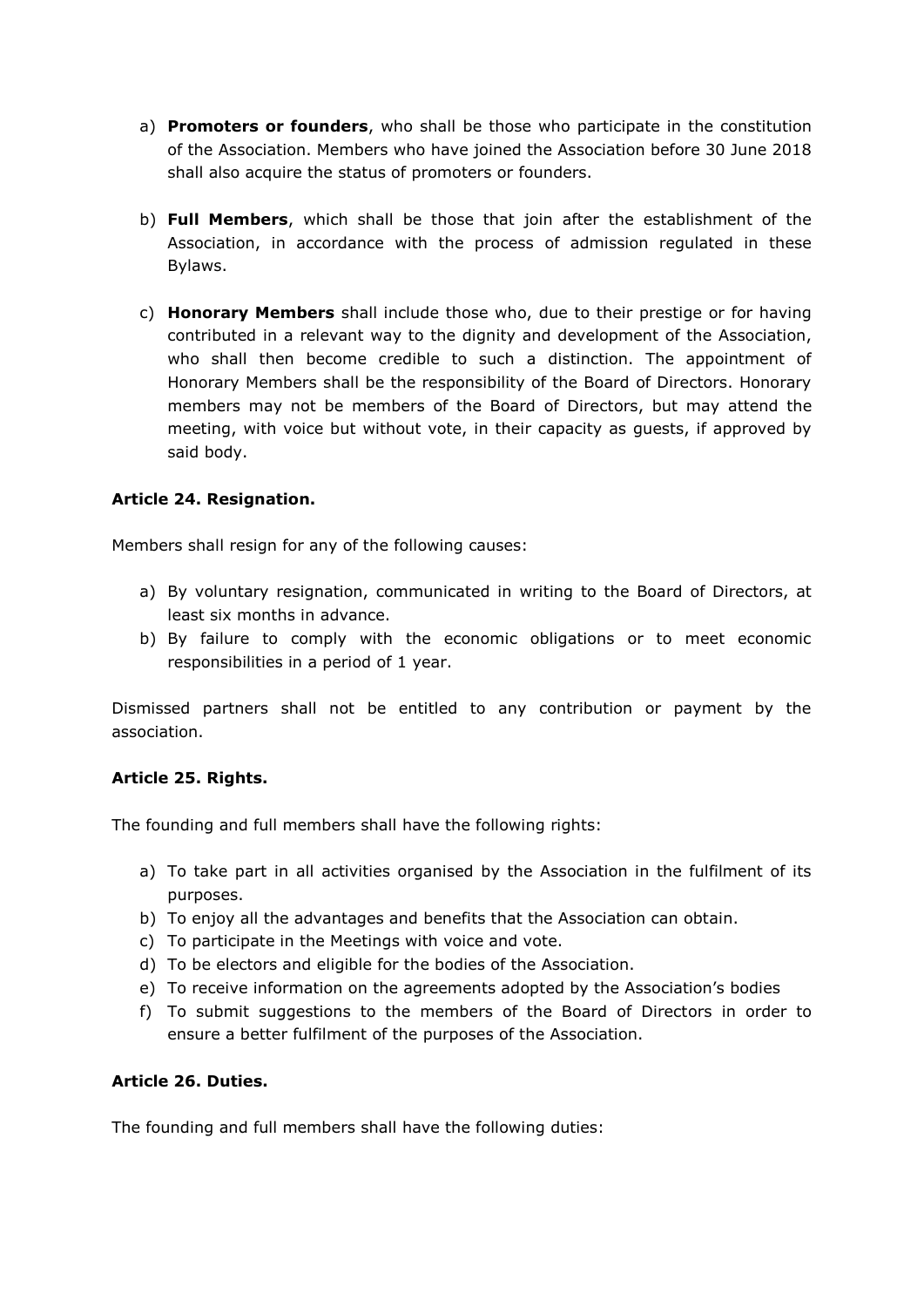- a) To comply with these Bylaws and the valid agreements of the Meetings and the Board of Directors.
- b) To pay the quotas to be fixed.
- c) To attend Meetings and other events to be organised.
- d) To perform, where applicable, the duties inherent in the position they occupy.
- e) To maintain confidentiality on information relating to the Association whose disclosure may harm the interests of the Association or its partners and participants.

#### **Article 27. Rights and duties of the honorary members.**

Honorary members shall have the same obligations as the founding and full members except those provided in sections b) and d) of the preceding article.

Similarly, they shall have the same rights except those listed in sub-paragraphs c) and d) of Article 25, being able to attend meetings without having voting rights.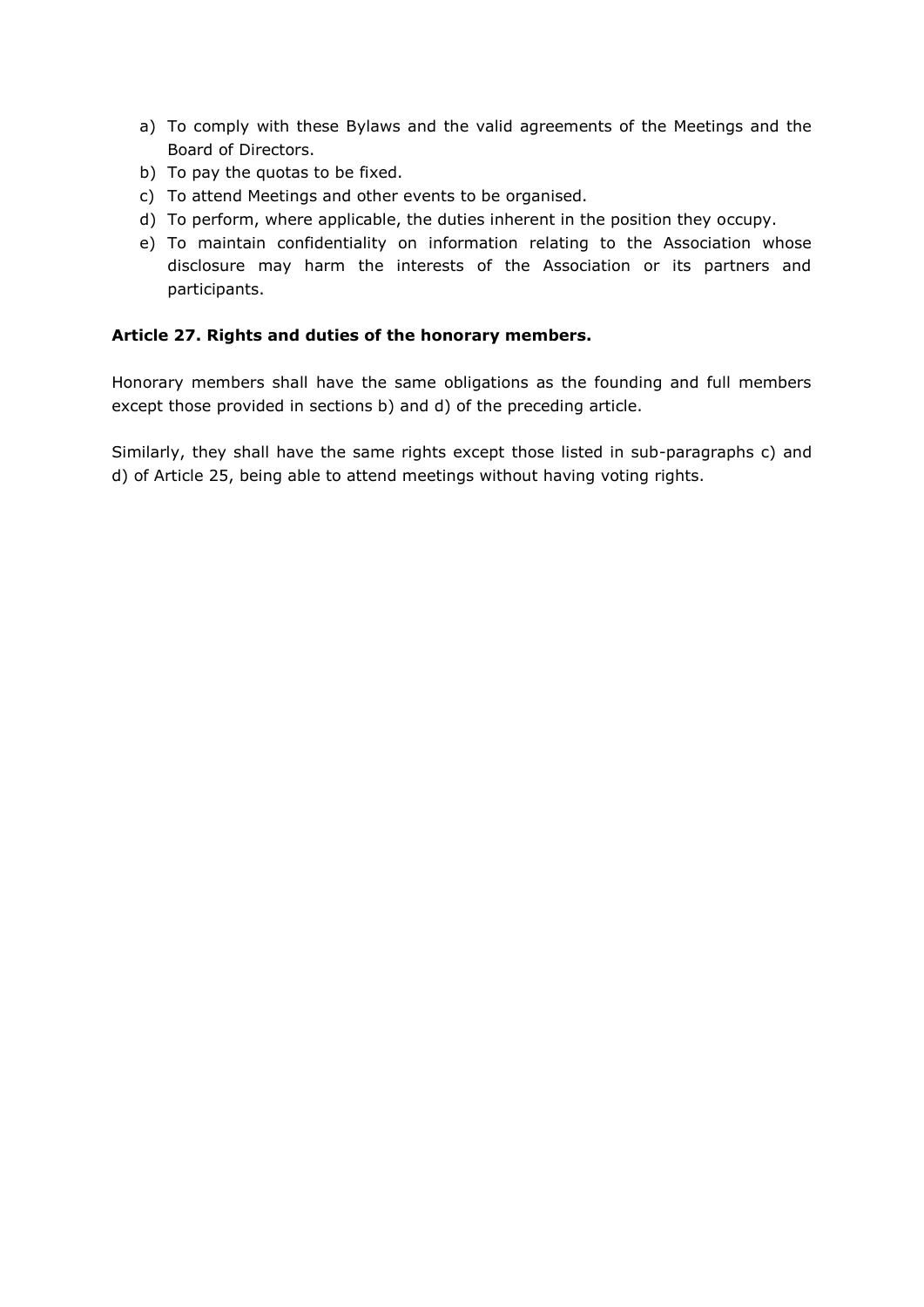## **CHAPTER V ECONOMIC REGIME**

#### **Article 28. Economic regime of the Association.**

The Association shall follow in its economic regime the following premises:

- a) It shall have a non-profit nature.
- b) Its income shall be entirely used for the purposes for which the Association is established.
- c) Its equity shall be independent of that of the persons and partner entities of the Association.
- d) It shall not issue shares or obligations, or distribute profits.
- e) Reserves may be established for specific purposes.
- f) In case of obtaining loans or credits, the subsidies of supra-state entities, the State, Autonomous Communities, Municipalities or other public or private entities shall never be used as collateral for such operations.
- g) In case of dissolution, the final equity shall be applied by the persons in charge of the settlement, at its discretion, as provided in Chapter VI of these Bylaws.

The persons and entities of the Association shall limit their economic responsibility to third parties for the contributions they must make to the Association. In no case shall they personally answer for the debts of the Association.

#### **29. Economic resources.**

**29.1.** The economic resources provided for the development of the purposes and activities of the Association shall be as follows:

- a) The fees of the partners regulated in these statutes.
- b) The economic contributions to be made by the participants of the SMART projects that obtain public financing and that shall be calculated according to their budget.
- c) The subsidies, bequests or estate that may be received legally by the partners or third parties.
- d) Any other legal resource.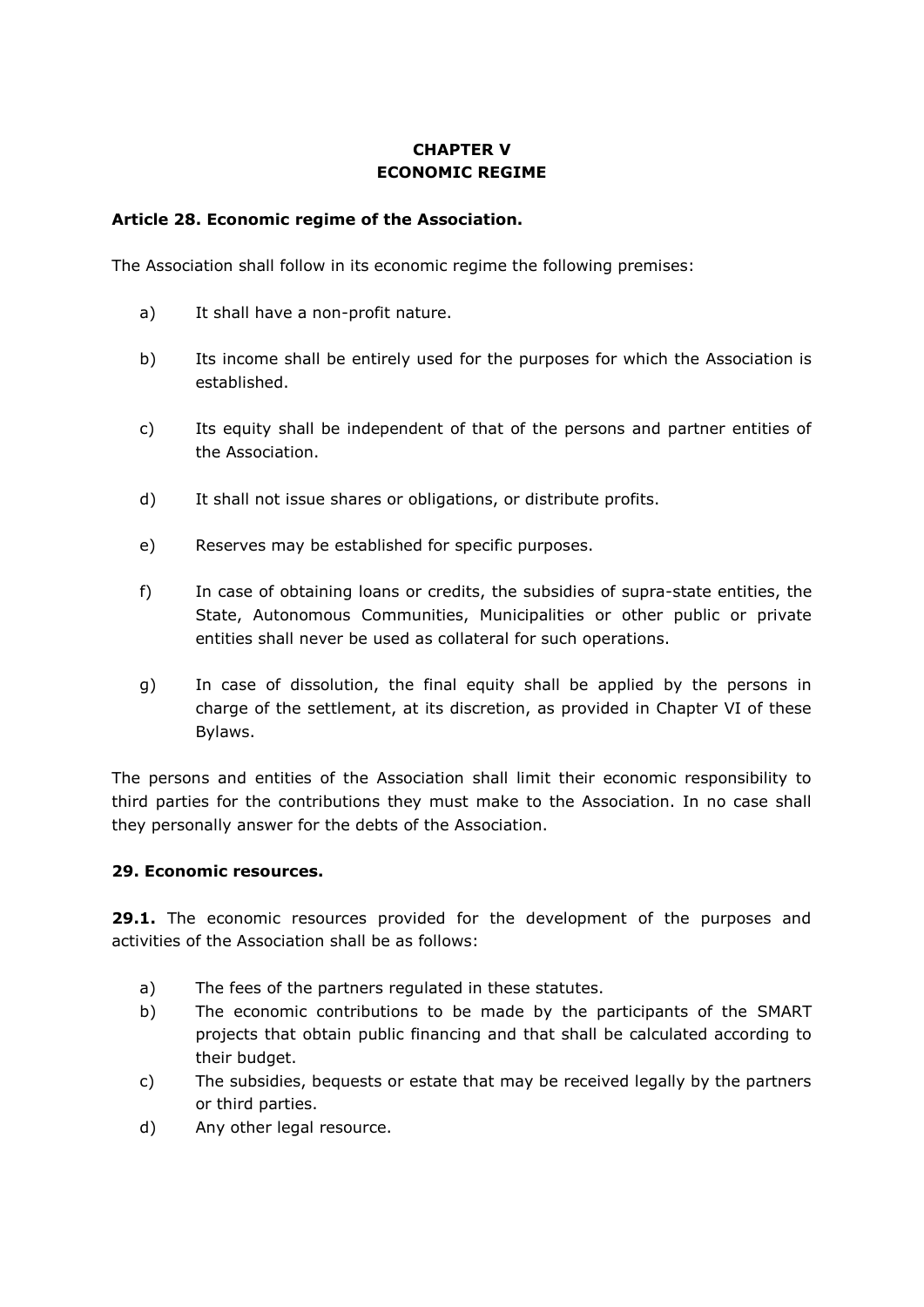**29.2.** All funds of the Association shall be intended for the fulfilment of the purposes thereof.

**29.3.** The benefits obtained by the Association, deriving from the exercise of economic activities, including the provision of services, should be used exclusively for the fulfilment of its purposes. In no case shall they be shared between the partners or shall their free be transferred to natural persons or for-profit legal entities.

#### **Article 30. Equity.**

The Association shall not have an initial equity.

The Association enjoys full autonomy in terms of administration and provision of its own purposes and activities.

#### **Article 31. Duration of the fiscal year.**

The associative and economic period shall be annual and its closure shall take place on 31 December of each calendar year.

#### **Article 32. Fees to be paid by the partners.**

Initially, the partners must pay the following fees:

- a) **Entry fees:** The fee to be paid for acquisition of the membership status shall vary according to following categories:
	- $\circ$  SMEs companies (following the definition given by EU Recommendation 2003/361): 2.000€
	- $\circ$  Medium capitalization (those companies with less than 2.000 employees in its corporate group, according to the definition of partner enterprise and linked enterprise given by EU Recommendation 2003/361): 4.000-€
	- o Large companies (those companies that can't be consider as SMEs or medium capitalization according to the previous definitions): 5.000-€
	- o Others (Universities/RTOs/Associations, etc.): 3.000-€

Cluster Board, in case of discrepancy, will allocate the entering organisation in the above-mentioned categories.

b) **Annual fee:** Any partner who is a member of the Board of Directors as of 1 January of each year, from the date of establishment of the Association, shall pay an annual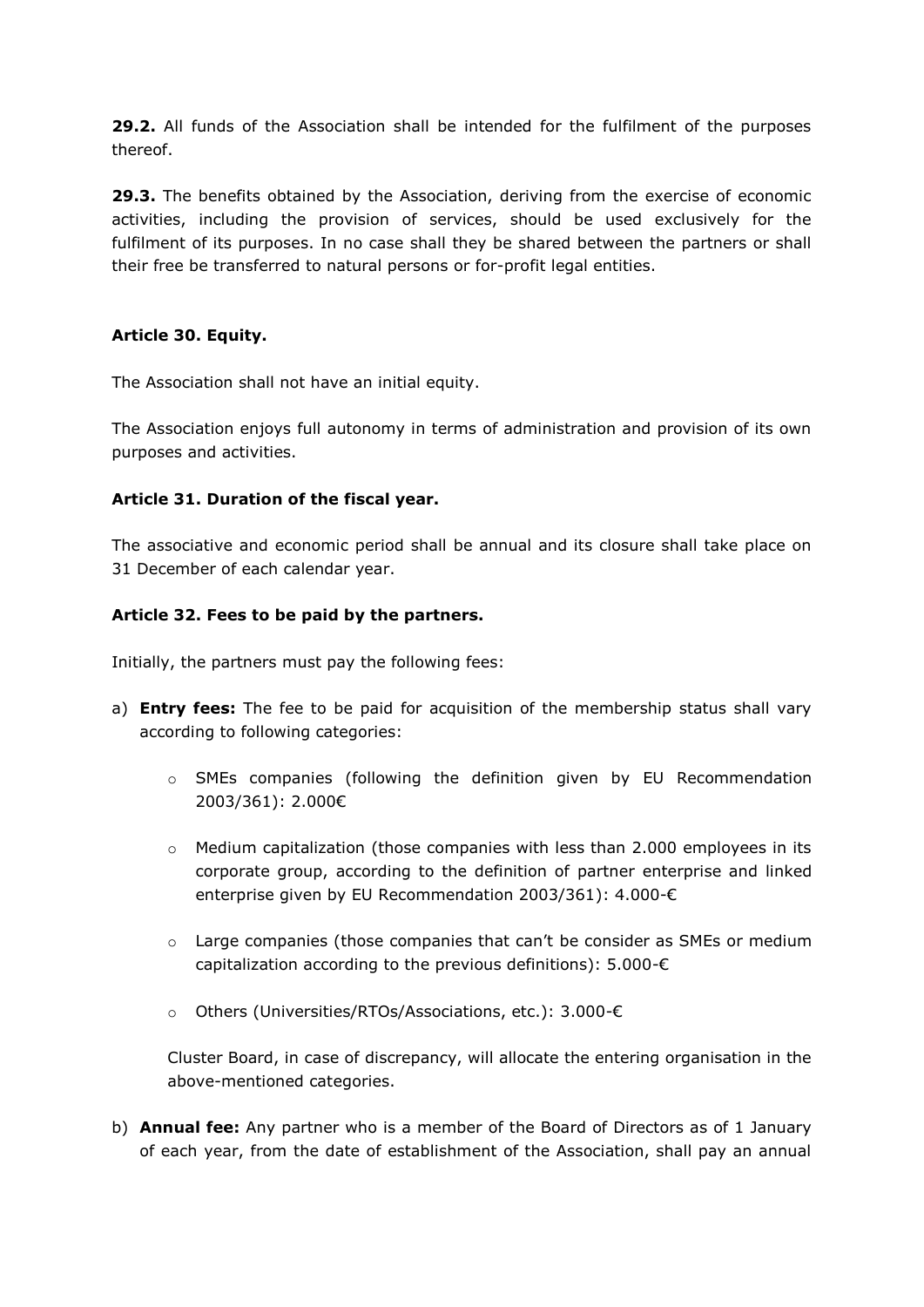fee whose amount shall also be fixed according to the characteristics of the partner. Specifically:

- o SMEs companies (following the definition given by EU Recommendation 2003/361): 4.000€.
- o Medium capitalization (those companies with less than 2.000 employees in its corporate group, according to the definition of partner enterprise and linked enterprise given by EU Recommendation 2003/361): 8.000-€
- o Large companies (those companies that can't be consider as SMEs or medium capitalization according to the previous definitions): 10.000-€
- o Others (Universities/RTOs/Associations, etc.): 6.000-€

Those appointed as Board members later than January  $1<sup>st</sup>$  shall paid the proportional part.

Cluster Board, in case of discrepancy, will allocate the entering organisation in the above-mentioned categories.